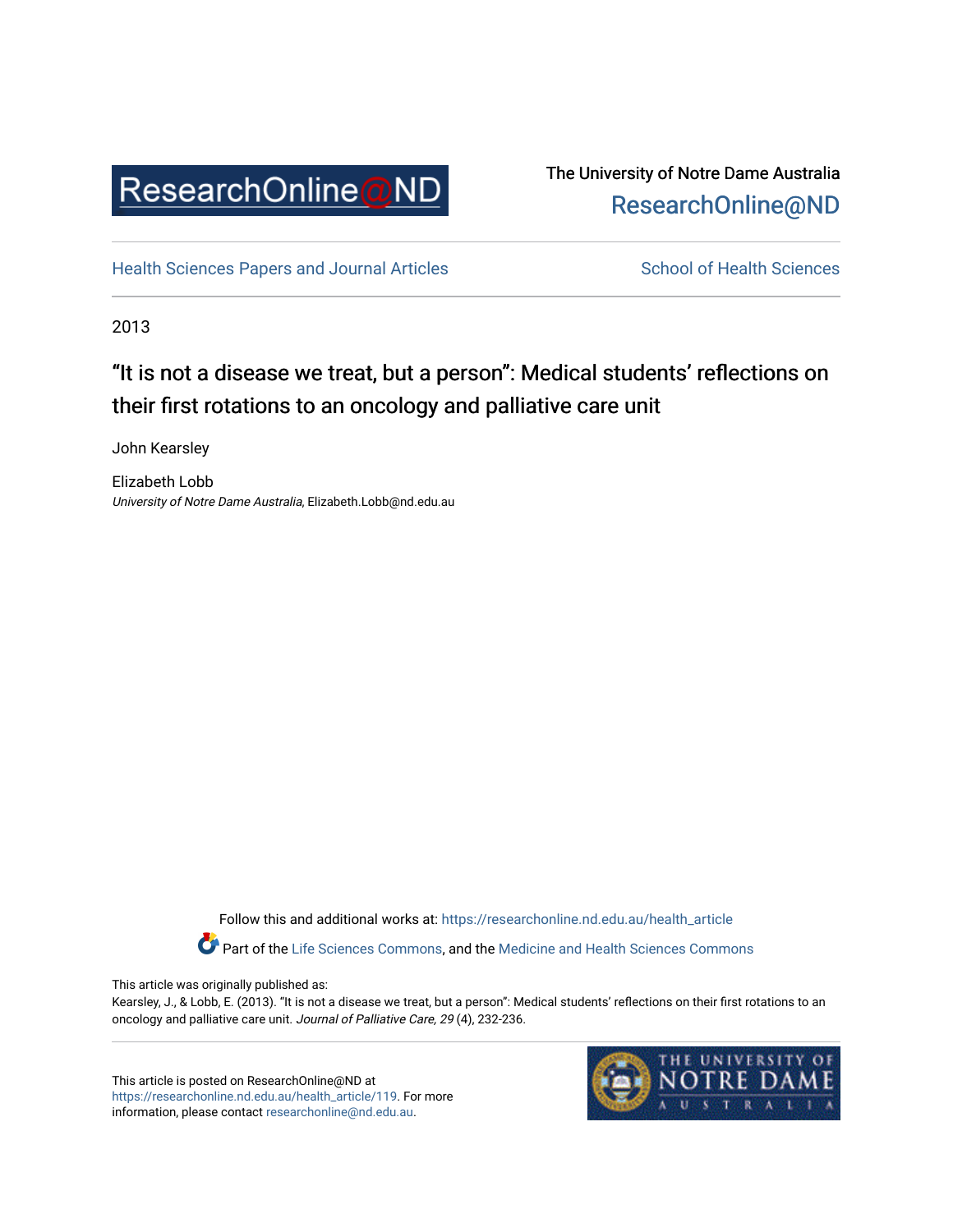# FORUM

## "It Is Not a Disease We Treat, But a Person": Medical students' reflections on their first rotations to an oncology and palliative care unit

John H. Kearsley and Elizabeth A. Lobb

**JH Kearsley** (corresponding author): St. George and Sutherland Clinical School, Faculty of Medicine, University of New South Wales and Department of Radiation Oncology, St. George Hospital, Gray Street, Kogarah, NSW 2217 Australia; john.kearsley@sesiahs.health.nsw.gov.au **EA Lobb**: Calvary Healthcare Sydney, Kogarah, Cunningham Centre for Palliative Care, Sydney, Darlinghurst and School of Medicine, University of Notre Dame, Sydney, Darlinghurst, New South Wales, Australia

Keywords: medical student, reflection, communication, palliative care

#### **INTRODUCTION**

The vast array of technologic advances in medicine has transformed traditional medical practice and education. However, these advances are not without their critics (1-7). Some medical educators and students suggest that the "final product" of medical education has many of the characteristics of the applied scientist (2) rather than those of the humane physician-healer (8).

Many medical students bring to their studies an idealism and an empathy that, for many, is quickly eroded over time. According to Bellini and Shea (4), they may never fully recover their empathy. Several studies have concluded that a significant decline in empathy occurs during the third year of medical school, a time when empathy is most important because students are having their initial interactions with patients (6, 9). Shapiro has written extensively on current limitations in medical education (7, 10, 11). These include: an overemphasis on logico-scientific thinking, problem solving, and control; a devaluation of personal identity; a discounting of personal experience; and the practice of encouraging medical students to create a distance between themselves and patients. Such factors have significant implications for the way trained physicians will see their patients, for the quality of vocational satisfaction they will experience, and for their sustainability within the healthcare system (12).

In 2009, the undergraduate medical curriculum at the University of New South Wales in Sydney, Australia, was expanded to include (*inter alia*) a significant component of reflective practice in students' clinical activities. As a result of this curricular change, undergraduate medical students are now required to submit written reflections on their learning experiences. This compulsory report documents students' impressions of their first four-week rotation and their exposure to patients in an oncology and palliative care setting.

The aims of the current study were to analyze students' reflections in order to determine the personal/professional impact of the rotation, to report on student responses to the new teaching curriculum, and to identify additional steps that could be taken to support students' learning activities.

#### **METHODS**

The written reflections of 54 undergraduate medical students in the Faculty of Medicine at the University of New South Wales, Sydney, were reviewed following the students' initial four-week exposure to patients in an oncology and palliative care setting. The majority of these students had entered the faculty from high school and were in their early 20s. The student rotation in third year includes small group tutorials, ward rounds, outpatient clinic visits, and visits to patients' homes. At the end of the term, students completed a clinical assignment on one patient and provided a one-page, unstructured written reflection on their learning experiences. From 90 consecutive reflections, one of us (JHK) selected 54 reflections based on the criteria that each had to contain a significant amount (more than 50 percent) of personal rather than technical insight. Ethical approval was sought from the university's human research ethics committee, which decided that the study was exempt from ethical review.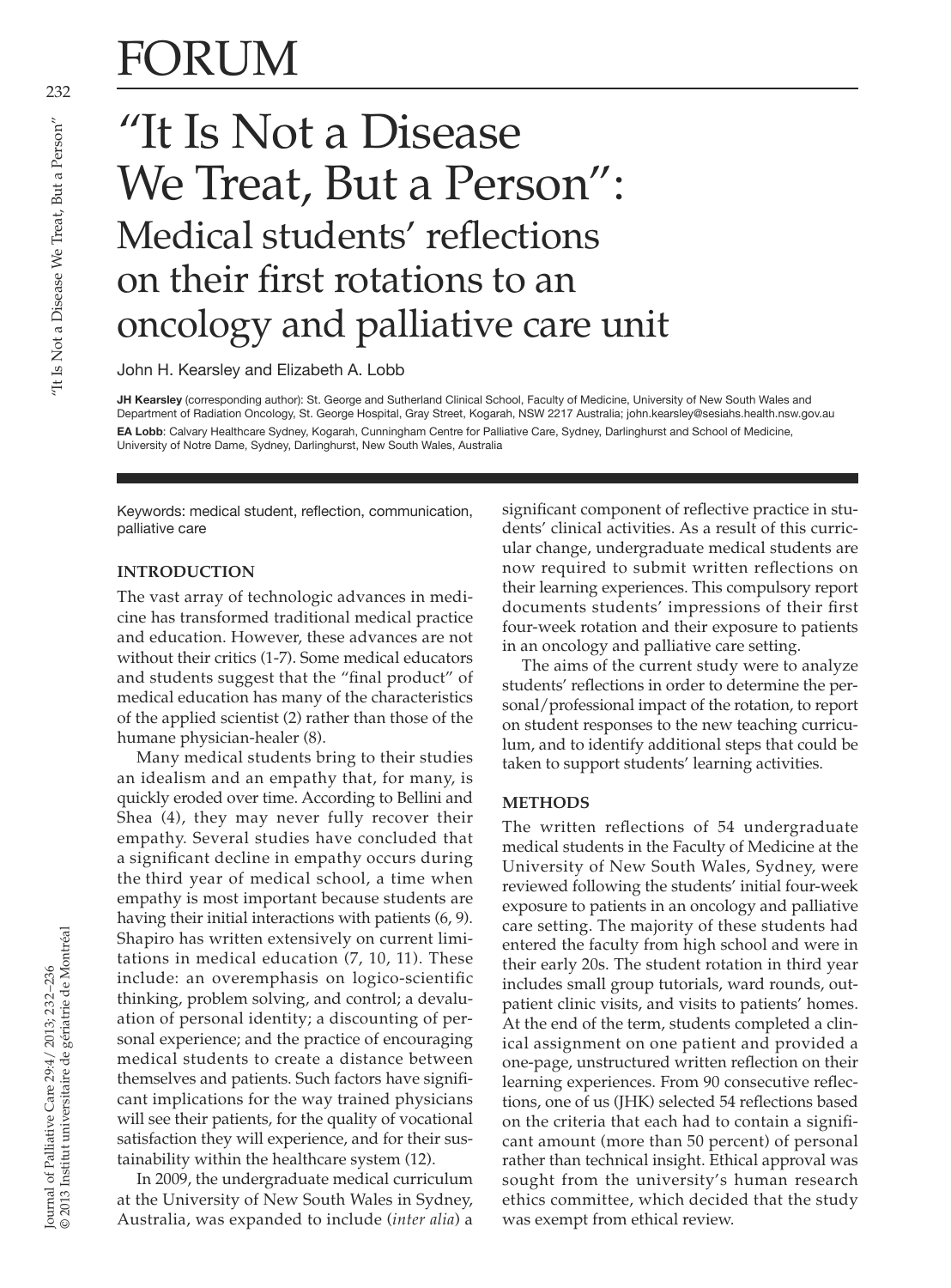We used the thematic content analysis approach to examine the written reflections. The reflections varied in length from one page to a page and a half. Both authors read each one independently several times. Analysis was undertaken by repeatedly reading sections of each student's reflection and conducting a line-by-line analysis of this data. Recurring words and phrases were coded and the data linked together to develop themes (13). Major and minor themes were identified and discussed, and agreement was reached. Data saturation was considered achieved when ideas were well developed and there was both repetition and variation in the data patterns (14).

#### **RESULTS**

Five themes were identified: the value of listening to patients' stories; the importance of communication; the importance of seeing the patient as a whole person in the context of his or her entire life and providing that individual with whole-person care; increased confidence in building rapport, being empathic, and being able to discuss death and dying; and a change in view toward palliative care — that is, moving from seeing palliative care as a failure to seeing the importance of making patients as comfortable as possible.

#### **Listening to Patients' Stories**

Students reported that they found it challenging to talk to a patient with a poor prognosis. This was due to the individual student's preconceptions about cancer, personal experience of cancer, or lack of confidence in his or her communication skills.

*"The past four weeks of engaging with cancer and palliative care patients has profoundly affected my ability to interact with patients with a life-threatening or terminal illness. Before this, I was petrified at the thought of interviewing someone with cancer, as I was afraid of unintentionally upsetting them with overly sensitive questions. What I have come to realize is that I am able to employ effective communication skills in situations where I feel uncomfortable."*

While they expressed their fear of saying the wrong thing and causing more distress, the students also felt confronted by their own mortality.

*"It was very unpleasant to be confronted with the idea of one's mortality, but I can honestly say the experience gave me the opportunity to reflect on my own values and how they shape my practice of medicine."*

The students reported that they had initially approached patients with the idea of taking their medical history; however, many students commented that the patients were more than just a clinical history and that listening to their stories was a more effective way of establishing a rapport.

*"During the interview, [BH] was keen to tell us about his life story, much of which was not relevant to this assignment, but important to him as a person. Initially I was tempted to interrupt and focus on relevant aspects of the medical history, however, I soon realized that he loved company and the least I could do was to listen. At the end of our interview he conveyed his extreme appreciation for my attention."*

#### **Communication**

The importance of communication was a major theme in students' reflections on their approaches to patients with terminal illness. The students reported that at first they used avoidance, blocking, and distancing techniques but then learned that "patients can be teachers," and that talking to patients helped them to form a more holistic picture.

*"On commencement of this oncology term, I was afraid; afraid of speaking to patients at the end of life, afraid of touching patients, afraid of knowing nothing and being of no use whatsoever to those at need in an overloaded healthcare system. But I knew that textbook medical knowledge alone wouldn't help patients; it's a professional manner, empathy, and communication skills that allow you to give the best holistic care."*

The students observed that using silence, listening to patients tell their own stories, giving time, using body language, maintaining eye contact, setting up the room in a way that enhanced communication, and being empathic and respectful made communication easier. Communicating in a situation of distress was challenging. Many students highlighted the importance of "just listening." Several referred to the communication-skills training they had received in earlier modules and said that it was helpful to them in approaching patients and patients' families in this context.

*"A communications tutorial in which we practised dealing with strong emotions using professional actors was incredibly useful in this real situation with [a patient's wife] who was upset and crying; prior to this I would have 'escaped' and left the room at the earliest opportunity, however having had the prior practice with the actors, I instead simply sat with her, allowed her time to compose herself, and didn't try to say anything to make it better. I think it helped her to sit and talk with someone who had no vested interest in any aspect of her husband's*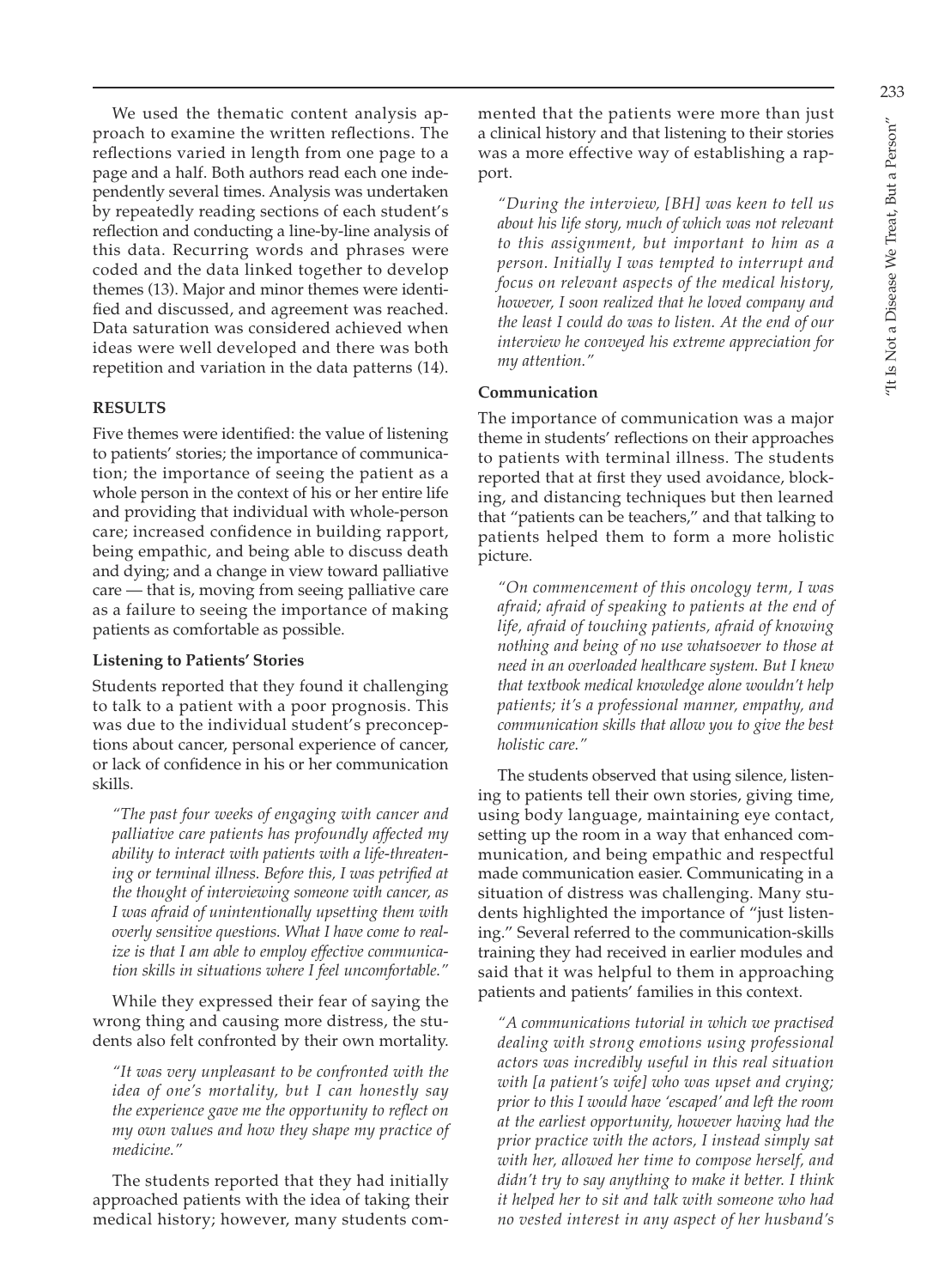*care. I was very moved by their story and felt privileged that they both allowed me to share it."*

#### **Providing Whole-Person Care**

The students wrote about how they had come to see patients as more than just their disease. They acknowledged that a patient's medical history is only half the story, and that getting to know a patient and that patient's psychosocial history is important.

*"In speaking privately to Mrs. [T] she became quite emotional, expressing concern about how she would cope after her husband's eventual passing away. I immediately realized that I had become so focused on his physical problems that I neglected to consider all of the other significant issues."*

They acknowledged that "patients are more than their disease," that "patients are not statistics," and that while diagnosis and management are important, physicians must "treat the person, not the disease"; this means obtaining information on patients' sociocultural backgrounds.

*"[AB] is a remarkable man whose optimism and cheerful outlook have been inspiring for me. I found that getting to know him and his wonderful family was therapeutic, which has really exemplified to me that the only way to practise self-care in medicine is to engage with patients even if their prognosis is sad — the experience was truly rewarding."*

#### **Increased Confidence**

Some students reported that their confidence in taking patients' medical histories had grown; most believed that their confidence in their ability to talk to patients, to build a rapport with them, to be empathetic toward them, and to discuss death and dying with them had increased.

*"Prior to this term, I was scared of oncology and have been surprised to find that I enjoy it very much. People living with cancer are no longer to be avoided, but they are people from whom I can learn. I was able to gain a much more holistic picture of [JC's] experience and overcame my fear of talking to people living with cancer."*

#### **Change in View**

Many of the students had entered the term with a negative impression of palliative care, which they regarded as a failure. However, over the course of their placement they moved from focusing solely on being trained to cure to acknowledging the importance of making palliative care patients as comfortable as possible.

*"I was really upset until I sat down with [KJ]. His comfort and eagerness to share his story led to the*

*most enjoyable chat with a patient I have yet had. I felt healed by his extremely positive outlook on life. I will certainly make time in future to actually talk to patients apart from trying to extract information, having witnessed how incredibly rewarding it can be."*

Several of the students described how their fear of approaching a patient was due to their own experience of cancer or of having lost someone to cancer. They remarked that simply talking to the patient and listening to what that patient had to say defused their fear and apprehension and increased their empathy. Only one student reported responding emotionally to a patient's situation and then feeling that such a response was unprofessional; that student resolved to "try to learn to distance myself from the emotional situations that I may find myself in so as to avoid being misunderstood as unprofessional."

#### **DISCUSSION**

A significant finding of this study was that the students perceived that they had undergone a positive personal transformation following their exposure to oncology and palliative care patients and their families. At the beginning of the rotation, most of the students had expressed varying degrees of fear and anxiety about the content of the rotation and the experiences that they imagined they would have in the course of it. Yet our data suggest that by the completion of the rotation, many of their negative, preconceived personal and professional attitudes had been positively affected. The importance of medical students' reflective narratives has been highlighted by many authors, as these writings are a rich source of information about elements of the informal and the hidden curricula (10, 11, 15, 16). Branch and colleagues (15) comment, in particular, on the way in which student narratives demonstrate firsthand the struggle students experience between reclaiming their empathy and submitting to the process of medical acculturation. Feedback and reflection are seen to be important teaching methods in the development of empathic medical practice (17).

Our results are consistent with those of Boyd and Myers in their examination of the role of transformative learning in adult educational theory (18). Unlike Mezirow (19), who views the ego as central to the process of perspective transformation, Boyd and Myers use a framework that moves beyond the ego and its emphasis on reason and logic to a definition of transformative learning that is Jungian and that involves extrarational subconscious influences (18). The outcome of transfor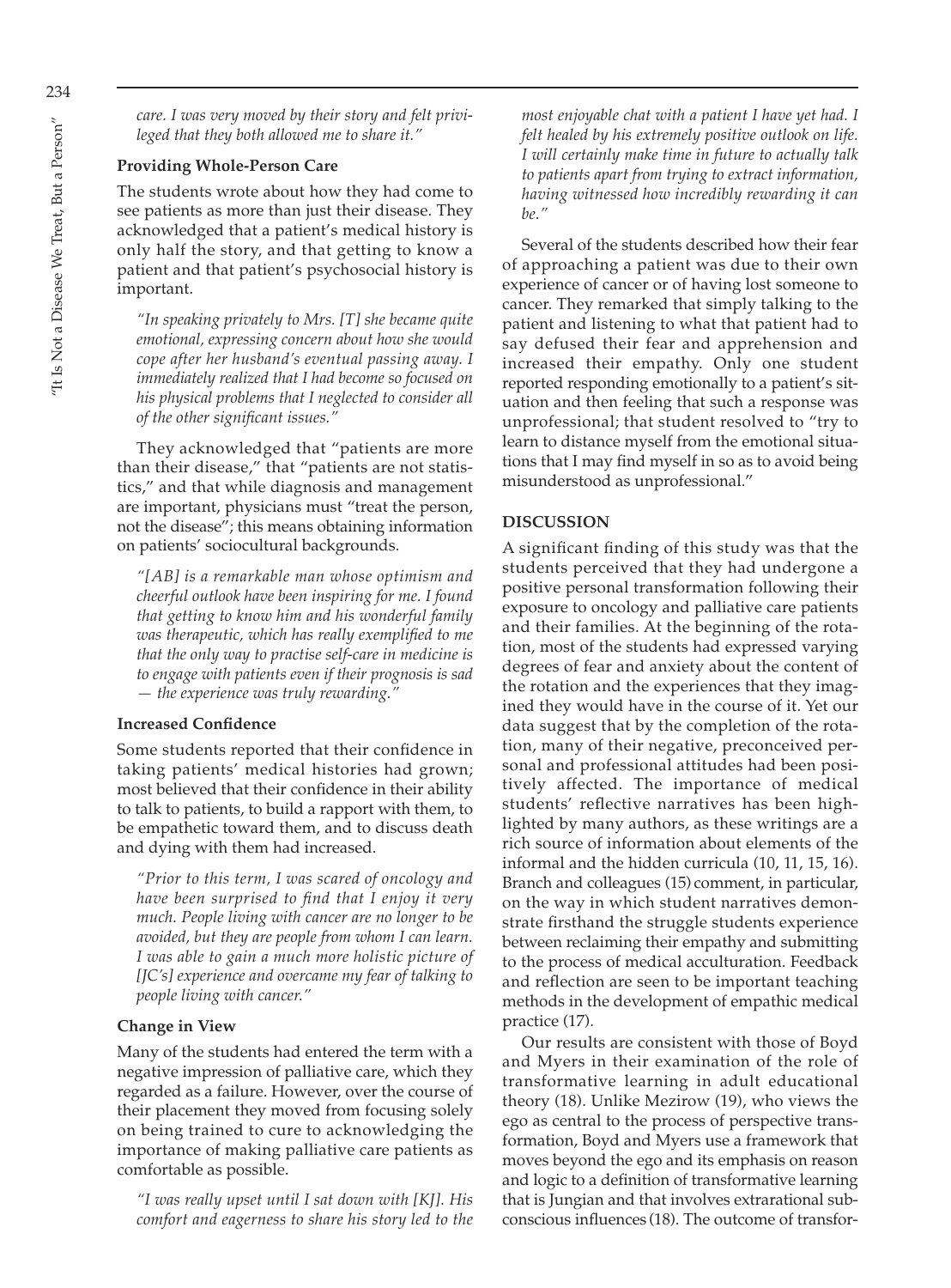mative education is not primarily rational clarity but a commitment to an altered way of being with oneself in the world. Through the process of discernment, transformative learning leads to a contemplative insight, a personal illumination gained by putting things together and seeing them in their relational wholeness.

Students commented favourably on the value of communication skills training (CST). It led them to a greater self-awareness and an increased self-confidence in their ability to have meaningful conversations with patients beyond the traditional medical history encounter. They also commented that the rotation taught them a different way to listen: rather than always listening for factual information in order to extract a history, they learned to listen empathically, and in so doing they were able to establish an interpersonal connection instead of merely compiling a list of clinical facts. This person-centred way of listening is often at odds with the traditional way in which medical students are taught to interact with patients (20).

Although CST is now widely offered, one aspect of it that appears to be underemphasized is that it affords students the opportunity for personal and small-group reflective practice. Back and colleagues (20) make the point that "by walking the walk, one becomes a different person." It is clear that for many students, CST provides not only practical skills, but also a chance to rediscover meaning and purpose in daily study and clinical routines. Comments such as "this rotation opened my eyes" or, "these were eye-opening experiences" suggest that the students had the kind of "awakening experiences" described by Yalom (21) or the "boundary situations" referred to by Jaspers (22, p. 226). Andre (23) refers to the "moral blindness" associated with medical training and suggests a number of initiatives that could help medical students to reclaim a moral vision of patients as persons. Novack, Epstein, and Paulsen (8) maintain that self-awareness, personal growth, and well-being are fundamental requirements for the physicianhealer, and that the development of these characteristics — which will help physician-healers to provide care for the whole person — should be integrated into medical education. Many students indicated that their experiences were personally validating, which is particularly important for third-year students, who have reached the stage in their training when they are most likely to experience an erosion of empathy and an increase in cynicism about clinical medicine or even start questioning their choice of medicine as a career (6, 9). A few students reported that they felt

ashamed that they had lost sight of the very reasons they had entered medical school in the first place.

As a result of their experiences, many of the students appeared to appreciate that palliative care is an active initiative to improve symptom management and optimize quality of life for patients. Although their experiences with patients with life-threatening disease were still challenging, the students came to understand that good palliative care can have a positive impact on efforts to alleviate patient suffering. After completing this rotation, several of the students expressed a vocational preference for oncology and/or palliative care.

The issue raised most frequently by the students was how they dealt with the emotional impact of the rotation. In the course of the rotation, they not only worked to come to terms with the array of emotions displayed by the patients, but they also struggled with the deep emotions that the patients' stories and circumstances evoked in them. However, researchers have only recently begun to examine the emotional lives of medical students. Reflective writing, narrative medicine, mindfulness meditation, and elective courses on topics such as spirituality have been incorporated, to varying degrees, into the curricula of a number of medical schools to help students to reflect upon and evaluate their emotions and to develop the skills for managing them (24, 25).

The results of our study suggest that there is a need for clinicians to watch out for students who are experiencing challenging clinical scenarios and feeling emotionally threatened. While most teaching hospitals and medical schools provide counselling services, students may be reluctant to engage with such services on a formal basis. As our study demonstrates, those who are affected emotionally find it helpful to reflect on their experiences, either individually or as part of a small group of fellow students. Clinicians need to foster a culture that is conducive to reflective, supportive practice and offer empathic listening opportunities — for example, structured debriefing or mentorship — in order to facilitate the resolution of the kinds of negative or disturbing emotional issues to which medical students are vulnerable.

#### **LIMITATIONS**

Given the confidential nature of the students' written reflections on their learning experiences, we were not provided with students' demographic data; in any case, if we had been given access to this data, then the students might have been less willing to offer their candid reflections.